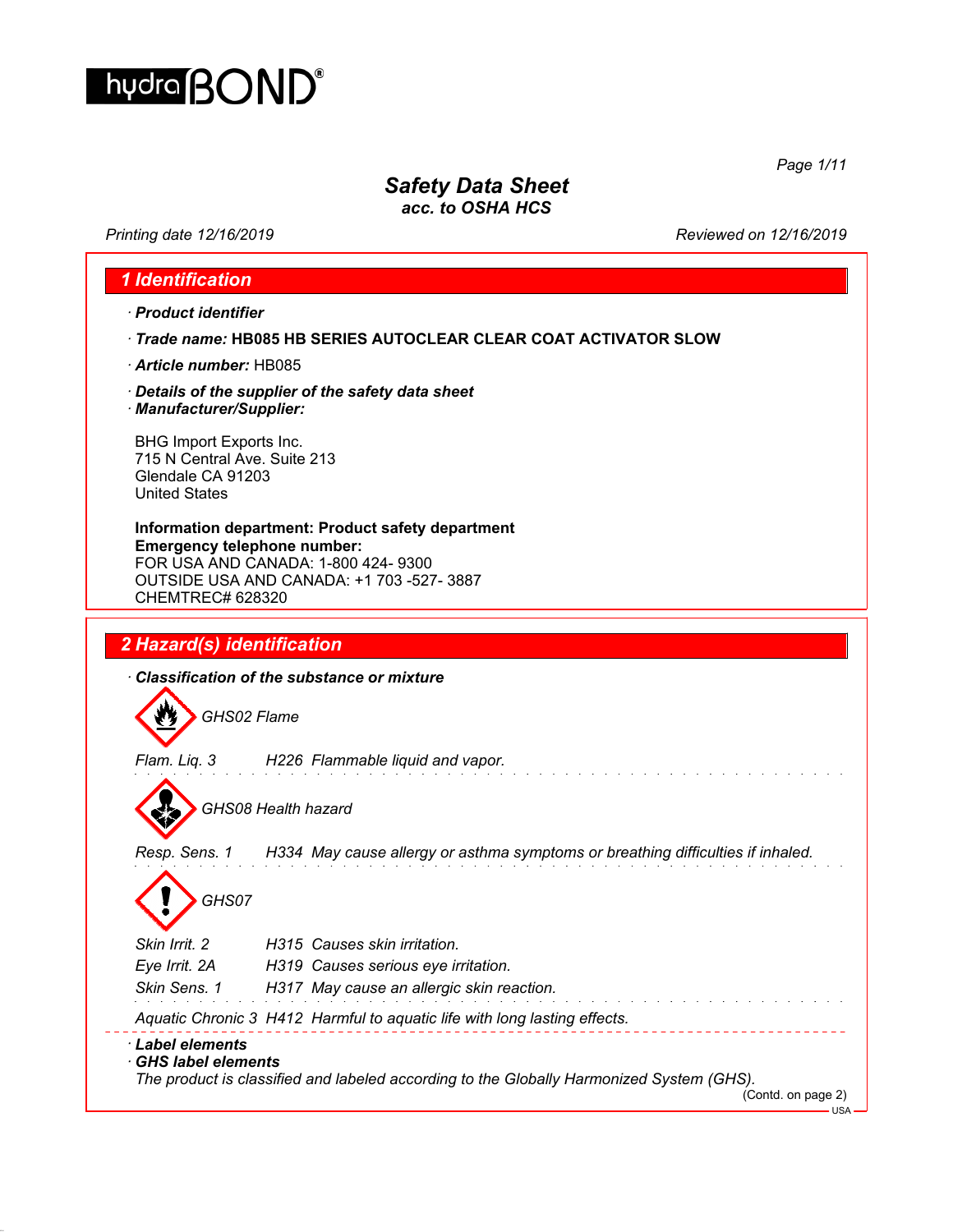*Printing date 12/16/2019 Reviewed on 12/16/2019*

#### *Trade name:* **HB085 HB SERIES AUTOCLEAR CLEAR COAT ACTIVATOR SLOW**

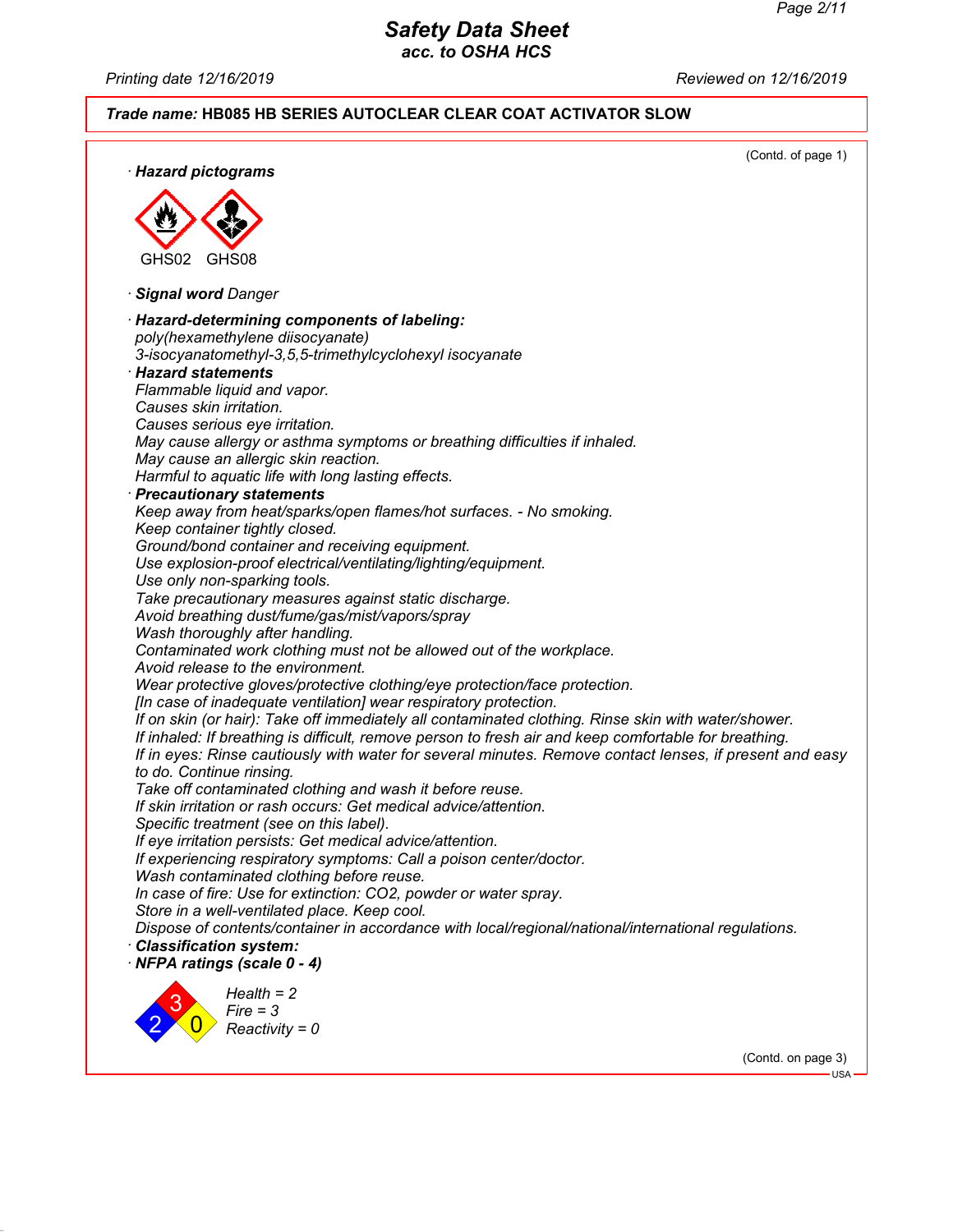*Printing date 12/16/2019 Reviewed on 12/16/2019*

#### *Trade name:* **HB085 HB SERIES AUTOCLEAR CLEAR COAT ACTIVATOR SLOW**

(Contd. of page 2)

*· HMIS-ratings (scale 0 - 4)*



\*2 *Health = \*2* 3 *Fire = 3*

*· Other hazards*

*· Results of PBT and vPvB assessment*

- *· PBT: Not applicable.*
- *· vPvB: Not applicable.*

#### *3 Composition/information on ingredients*

*· Chemical characterization: Mixtures*

*· Description: Mixture of the substances listed below with nonhazardous additions.*

| · Dangerous components: |                                                                   |              |
|-------------------------|-------------------------------------------------------------------|--------------|
|                         | 28182-81-2 poly(hexamethylene diisocyanate)                       | $25 - 50%$   |
|                         | 98-56-6 4-chloro-alpha, alpha, alpha-trifluorotoluene             | 25-50%       |
|                         | 4098-71-9 3-isocyanatomethyl-3,5,5-trimethylcyclohexyl isocyanate | $2.5 - 10\%$ |
|                         | 108-32-7 propylene carbonate                                      | $2.5 - 10%$  |
|                         | 108-65-6 2-methoxy-1-methylethyl acetate                          | $2.5 - 10%$  |
|                         | 123-86-4 n-butyl acetate                                          | $2.5 - 10%$  |

#### *4 First-aid measures*

*· Description of first aid measures*

- *· General information: Immediately remove any clothing soiled by the product.*
- *· After inhalation:*

*Supply fresh air and to be sure call for a doctor.*

- *In case of unconsciousness place patient stably in side position for transportation.*
- *· After skin contact: Immediately wash with water and soap and rinse thoroughly.*
- *· After eye contact:*
- *Rinse opened eye for several minutes under running water. If symptoms persist, consult a doctor.*
- *· After swallowing: If symptoms persist consult doctor.*
- *· Information for doctor:*
- *· Most important symptoms and effects, both acute and delayed No further relevant information available.*
- *· Indication of any immediate medical attention and special treatment needed No further relevant information available.*

#### *5 Fire-fighting measures*

- *· Extinguishing media*
- *· Suitable extinguishing agents:*

*CO2, extinguishing powder or water spray. Fight larger fires with water spray or alcohol resistant foam.*

- *· For safety reasons unsuitable extinguishing agents: Water with full jet*
- *· Special hazards arising from the substance or mixture No further relevant information available.*

(Contd. on page 4)

USA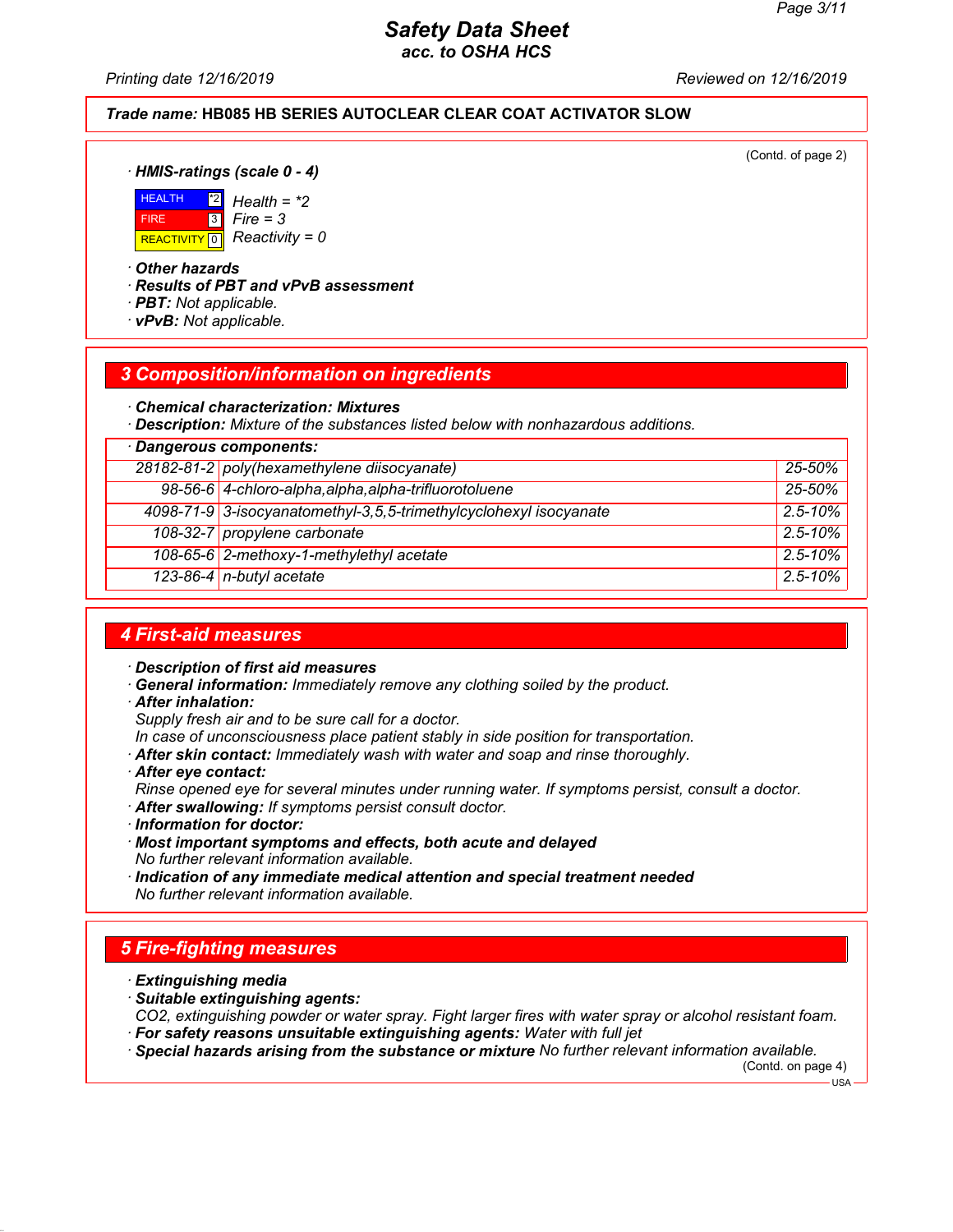(Contd. of page 3)

### *Safety Data Sheet acc. to OSHA HCS*

*Printing date 12/16/2019 Reviewed on 12/16/2019*

*Trade name:* **HB085 HB SERIES AUTOCLEAR CLEAR COAT ACTIVATOR SLOW**

*· Advice for firefighters*

*· Protective equipment: No special measures required.*

#### *6 Accidental release measures*

*· Personal precautions, protective equipment and emergency procedures Wear protective equipment. Keep unprotected persons away. · Environmental precautions:*

*Do not allow product to reach sewage system or any water course. Inform respective authorities in case of seepage into water course or sewage system. Do not allow to enter sewers/ surface or ground water.*

*· Methods and material for containment and cleaning up: Absorb with liquid-binding material (sand, diatomite, acid binders, universal binders, sawdust). Dispose contaminated material as waste according to item 13. Ensure adequate ventilation.*

*· Reference to other sections See Section 7 for information on safe handling. See Section 8 for information on personal protection equipment.*

*See Section 13 for disposal information.*

### *· Protective Action Criteria for Chemicals*

| $·$ PAC-1: |                                                                   |                         |
|------------|-------------------------------------------------------------------|-------------------------|
|            | 28182-81-2 poly(hexamethylene diisocyanate)                       | 7.8 mg/m <sup>3</sup>   |
|            | 4098-71-9 3-isocyanatomethyl-3,5,5-trimethylcyclohexyl isocyanate | $0.02$ ppm              |
|            | 108-32-7 propylene carbonate                                      | $34$ mg/m <sup>3</sup>  |
|            | 108-65-6 2-methoxy-1-methylethyl acetate                          | 50 ppm                  |
|            | 123-86-4 $n$ -butyl acetate                                       | 5 ppm                   |
| $·$ PAC-2: |                                                                   |                         |
|            | 28182-81-2 poly(hexamethylene diisocyanate)                       | 86 mg/ $m3$             |
|            | 4098-71-9 3-isocyanatomethyl-3,5,5-trimethylcyclohexyl isocyanate | $\overline{0}$ . 14 ppm |
|            | 108-32-7 propylene carbonate                                      | $370$ mg/m <sup>3</sup> |
|            | 108-65-6 2-methoxy-1-methylethyl acetate                          | 1,000 ppm               |
|            | 123-86-4 $n$ -butyl acetate                                       | 200 ppm                 |
| $·$ PAC-3: |                                                                   |                         |
|            | 28182-81-2 poly(hexamethylene diisocyanate)                       | $510$ mg/m <sup>3</sup> |
|            | 4098-71-9 3-isocyanatomethyl-3,5,5-trimethylcyclohexyl isocyanate | $0.6$ ppm               |
|            | 108-32-7 propylene carbonate                                      | 2,200 mg/m <sup>3</sup> |
|            | 108-65-6 2-methoxy-1-methylethyl acetate                          | 5000* ppm               |
|            | 123-86-4   n-butyl acetate                                        | 3000* ppm               |

### *7 Handling and storage*

*· Handling:*

- *· Precautions for safe handling Ensure good ventilation/exhaustion at the workplace. Prevent formation of aerosols.*
- *· Information about protection against explosions and fires: Keep ignition sources away - Do not smoke. Protect against electrostatic charges.*

(Contd. on page 5)

USA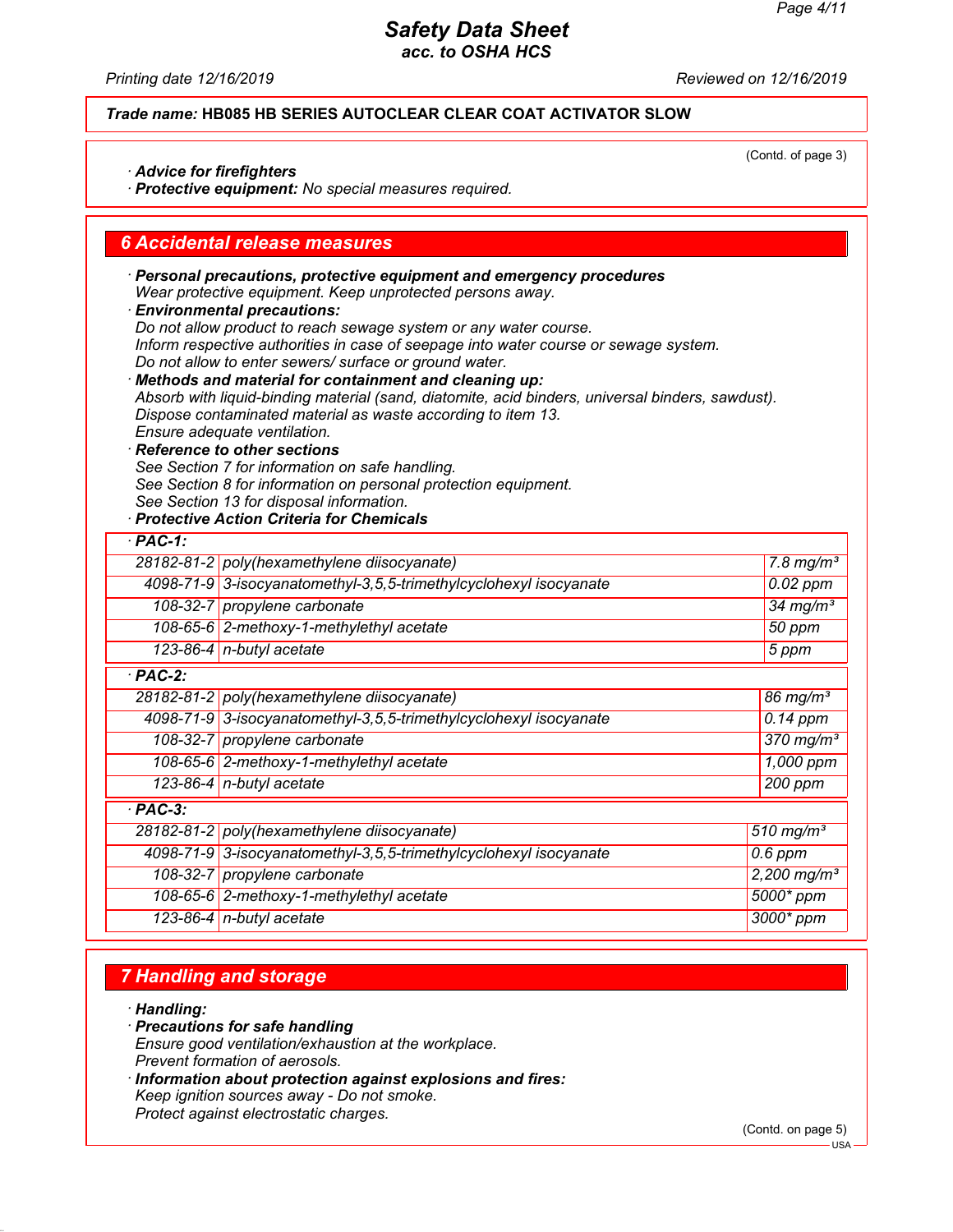*Printing date 12/16/2019 Reviewed on 12/16/2019*

*Trade name:* **HB085 HB SERIES AUTOCLEAR CLEAR COAT ACTIVATOR SLOW**

(Contd. of page 4)

- *· Conditions for safe storage, including any incompatibilities*
- *· Storage:*

*· Requirements to be met by storerooms and receptacles: No special requirements.*

*· Information about storage in one common storage facility: Not required.*

- *· Further information about storage conditions: Keep receptacle tightly sealed.*
- *· Specific end use(s) No further relevant information available.*

#### *8 Exposure controls/personal protection*

- *· Additional information about design of technical systems: No further data; see item 7.*
- *· Control parameters*
- *· Components with limit values that require monitoring at the workplace:*

*The following constituents are the only constituents of the product which have a PEL, TLV or other recommended exposure limit.*

*At this time, the other constituents have no known exposure limits.*

|            | At this three, the other constituents have no mown exposure immts.                                                                                                                                                                                                                                                    |
|------------|-----------------------------------------------------------------------------------------------------------------------------------------------------------------------------------------------------------------------------------------------------------------------------------------------------------------------|
|            | 4098-71-9 3-isocyanatomethyl-3,5,5-trimethylcyclohexyl isocyanate                                                                                                                                                                                                                                                     |
| REL        | Short-term value: $0.18$ mg/m <sup>3</sup> , $0.02$ ppm<br>Long-term value: 0.045 mg/m <sup>3</sup> , 0.005 ppm<br>Skin                                                                                                                                                                                               |
| TLV.       | Long-term value: $0.045$ mg/m <sup>3</sup> , 0.005 ppm                                                                                                                                                                                                                                                                |
|            | 108-65-6 2-methoxy-1-methylethyl acetate                                                                                                                                                                                                                                                                              |
|            | WEEL Long-term value: 50 ppm                                                                                                                                                                                                                                                                                          |
|            | 123-86-4 n-butyl acetate                                                                                                                                                                                                                                                                                              |
| <b>PEL</b> | Long-term value: 710 mg/m <sup>3</sup> , 150 ppm                                                                                                                                                                                                                                                                      |
| <b>REL</b> | Short-term value: 950 mg/m <sup>3</sup> , 200 ppm<br>Long-term value: 710 mg/m <sup>3</sup> , 150 ppm                                                                                                                                                                                                                 |
| TLV.       | Short-term value: 712 mg/m <sup>3</sup> , 150 ppm<br>Long-term value: 238 mg/m <sup>3</sup> , 50 ppm                                                                                                                                                                                                                  |
|            | · Additional information: The lists that were valid during the creation were used as basis.                                                                                                                                                                                                                           |
|            | $\cdot$ Exposure controls<br>· Personal protective equipment:<br>General protective and hygienic measures:<br>Keep away from foodstuffs, beverages and feed.<br>Immediately remove all soiled and contaminated clothing.<br>Wash hands before breaks and at the end of work.<br>Avoid contact with the eyes and skin. |

*· Breathing equipment:*

*In case of brief exposure or low pollution use respiratory filter device. In case of intensive or longer exposure use respiratory protective device that is independent of circulating air.*

*· Protection of hands:*



*Protective gloves*

*The glove material has to be impermeable and resistant to the product/ the substance/ the preparation. Due to missing tests no recommendation to the glove material can be given for the product/ the preparation/ the chemical mixture.*

*Selection of the glove material on consideration of the penetration times, rates of diffusion and the degradation*

(Contd. on page 6)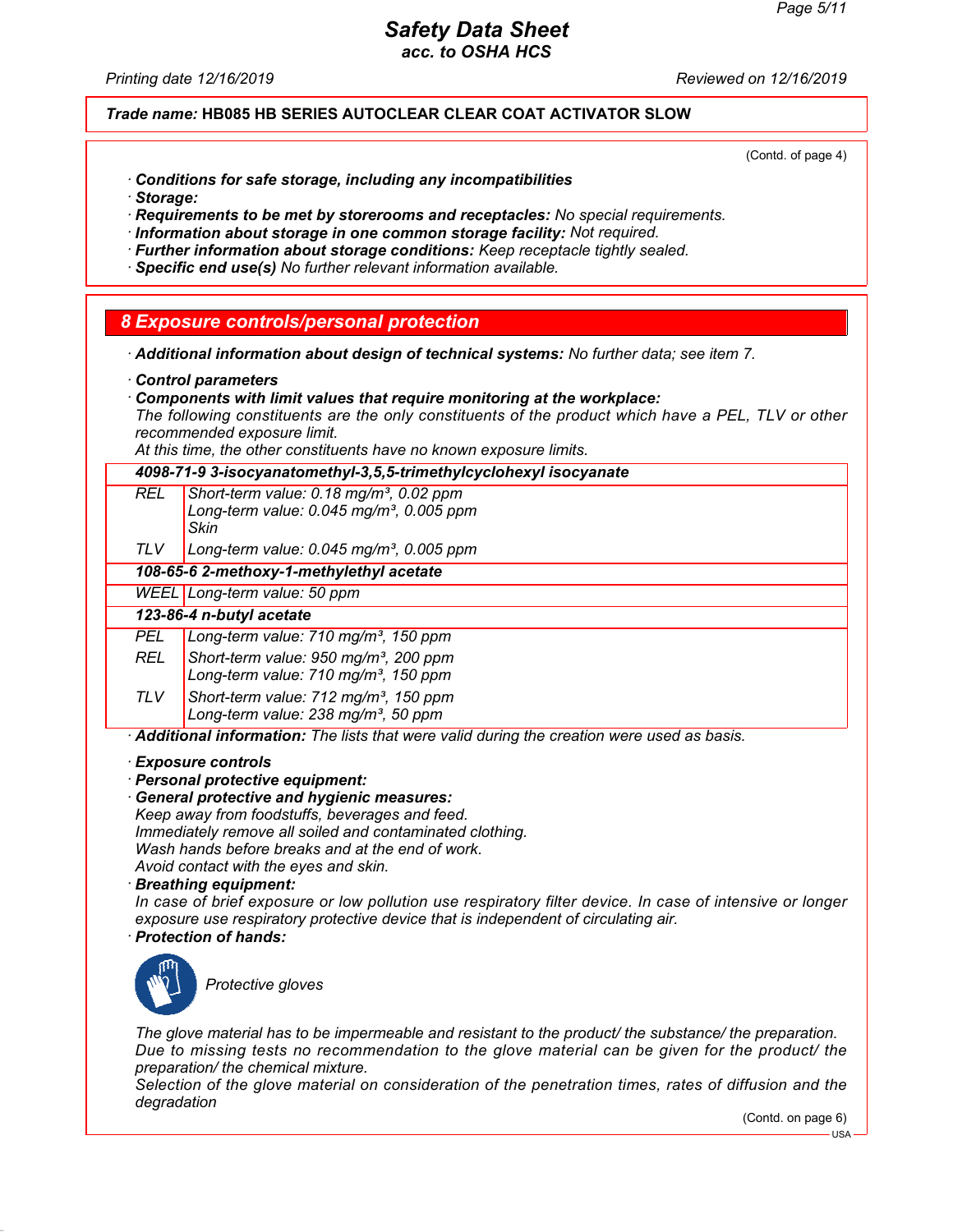*Printing date 12/16/2019 Reviewed on 12/16/2019*

#### *Trade name:* **HB085 HB SERIES AUTOCLEAR CLEAR COAT ACTIVATOR SLOW**

(Contd. of page 5)

*· Material of gloves The selection of the suitable gloves does not only depend on the material, but also on further marks of quality and varies from manufacturer to manufacturer. As the product is a preparation of several substances, the resistance of the glove material can not be calculated in advance and has therefore to be checked prior to the application.*

#### *· Penetration time of glove material*

*The exact break through time has to be found out by the manufacturer of the protective gloves and has to be observed.*

#### *· Eye protection:*

*Tightly sealed goggles*

# *\* 9 Physical and chemical properties*

| Information on basic physical and chemical properties<br><b>General Information</b><br>· Appearance:<br>Form:<br>Color:<br>· Odor:<br>Odor threshold: | <b>Fluid</b><br>According to product specification<br>Characteristic<br>Not determined.            |
|-------------------------------------------------------------------------------------------------------------------------------------------------------|----------------------------------------------------------------------------------------------------|
| · pH-value:                                                                                                                                           | Not determined (pH N/A in solvent coatings)                                                        |
| $\cdot$ Change in condition<br><b>Melting point/Melting range:</b><br><b>Boiling point/Boiling range:</b>                                             | Undetermined.<br>124 °C (255.2 °F)                                                                 |
| · Flash point:                                                                                                                                        | 27 °C (80.6 °F)                                                                                    |
| · Flammability (solid, gaseous):                                                                                                                      | Not applicable.                                                                                    |
| · Ignition temperature:                                                                                                                               | 430 °C (806 °F)                                                                                    |
| · Decomposition temperature:                                                                                                                          | Not determined.                                                                                    |
| · Auto igniting:                                                                                                                                      | Product is not selfigniting.                                                                       |
| Danger of explosion:                                                                                                                                  | Product is not explosive. However, formation of explosive air/<br>vapor mixtures are possible.     |
| · Explosion limits:<br>Lower:<br><b>Upper:</b>                                                                                                        | Not determined.<br>Not determined.                                                                 |
| · Vapor pressure:                                                                                                                                     | Not determined.                                                                                    |
| $\cdot$ Density at 20 °C (68 °F):<br>· Relative density<br>· Vapor density<br><b>Evaporation rate</b>                                                 | 1.1812 g/cm <sup>3</sup> (9.8571 lbs/gal)<br>Not determined.<br>Not determined.<br>Not determined. |
| · Solubility in / Miscibility with<br>Water:                                                                                                          | Not miscible or difficult to mix.                                                                  |
| · Partition coefficient (n-octanol/water): Not determined.                                                                                            |                                                                                                    |
|                                                                                                                                                       | (Contd. on page 7)<br><b>APIL</b>                                                                  |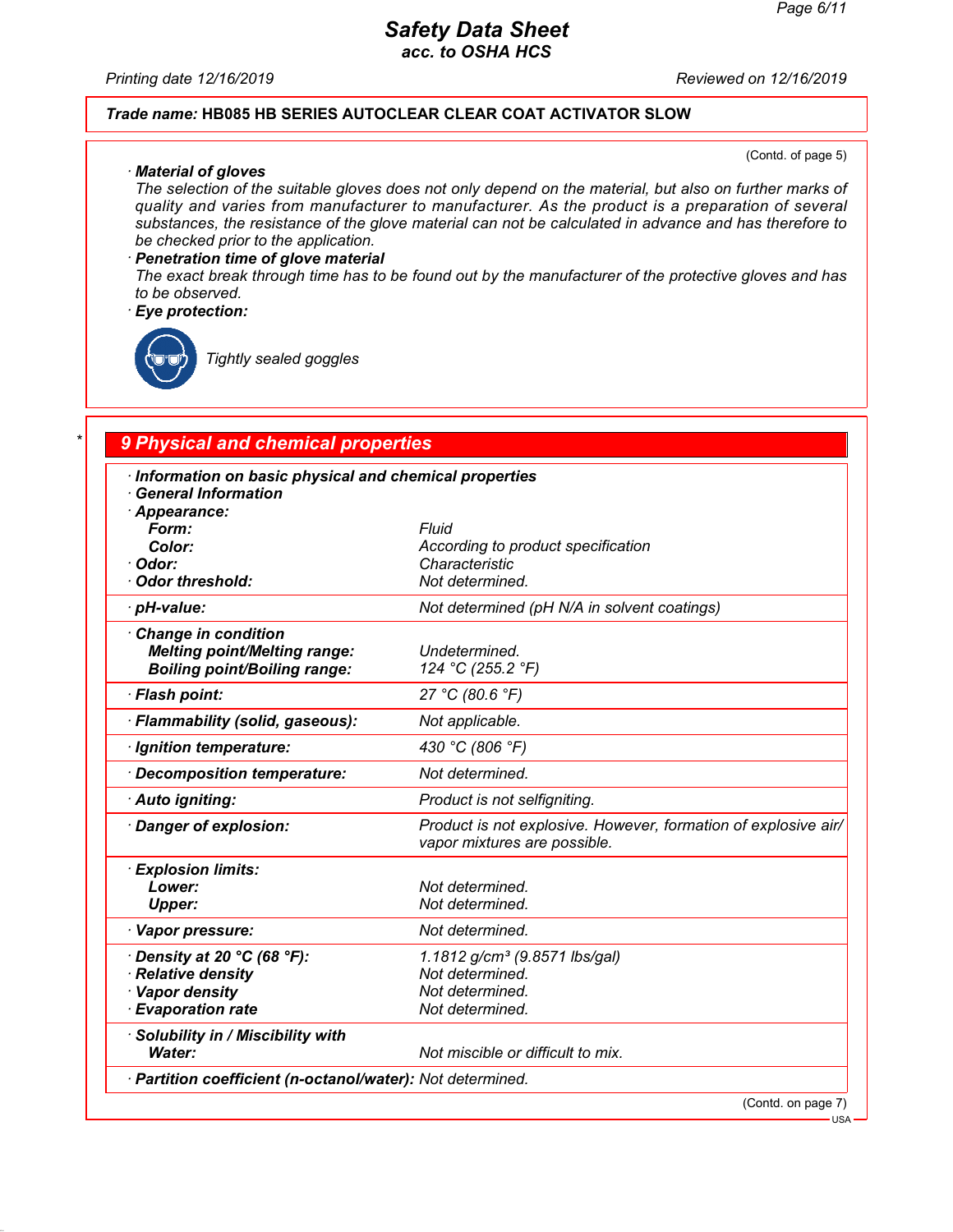*Printing date 12/16/2019 Reviewed on 12/16/2019*

#### *Trade name:* **HB085 HB SERIES AUTOCLEAR CLEAR COAT ACTIVATOR SLOW**

|                          |                                            | (Contd. of page 6) |
|--------------------------|--------------------------------------------|--------------------|
| · Viscosity:             |                                            |                    |
| Dynamic:                 | Not determined.                            |                    |
| <b>Kinematic:</b>        | Not determined.                            |                    |
| · Solvent content:       |                                            |                    |
| <b>Organic solvents:</b> | 13.4%                                      |                    |
| <b>VOC content:</b>      | 7.10%                                      |                    |
|                          | 83.8 g/l / 0.70 lb/gal                     |                    |
| Solids content:          | 50.0%                                      |                    |
| Other information        | No further relevant information available. |                    |

#### *10 Stability and reactivity*

*· Reactivity No further relevant information available.*

*· Chemical stability*

*· Thermal decomposition / conditions to be avoided: No decomposition if used according to specifications.*

- *· Possibility of hazardous reactions No dangerous reactions known.*
- *· Conditions to avoid No further relevant information available.*
- *· Incompatible materials: No further relevant information available.*
- *· Hazardous decomposition products: No dangerous decomposition products known.*

### *11 Toxicological information*

- *· Information on toxicological effects*
- *· Acute toxicity:*
- *· Primary irritant effect:*
- *· on the skin: Irritant to skin and mucous membranes.*
- *· on the eye: Irritating effect.*
- *· Sensitization: Sensitization possible through inhalation. Sensitization possible through skin contact.*
- *· Additional toxicological information:*

*The product shows the following dangers according to internally approved calculation methods for preparations:*

*Harmful Irritant*

- *· Carcinogenic categories*
- *· IARC (International Agency for Research on Cancer)*
- *None of the ingredients is listed.*

*· NTP (National Toxicology Program)*

*None of the ingredients is listed.*

#### *· OSHA-Ca (Occupational Safety & Health Administration)*

*None of the ingredients is listed.*

(Contd. on page 8)

USA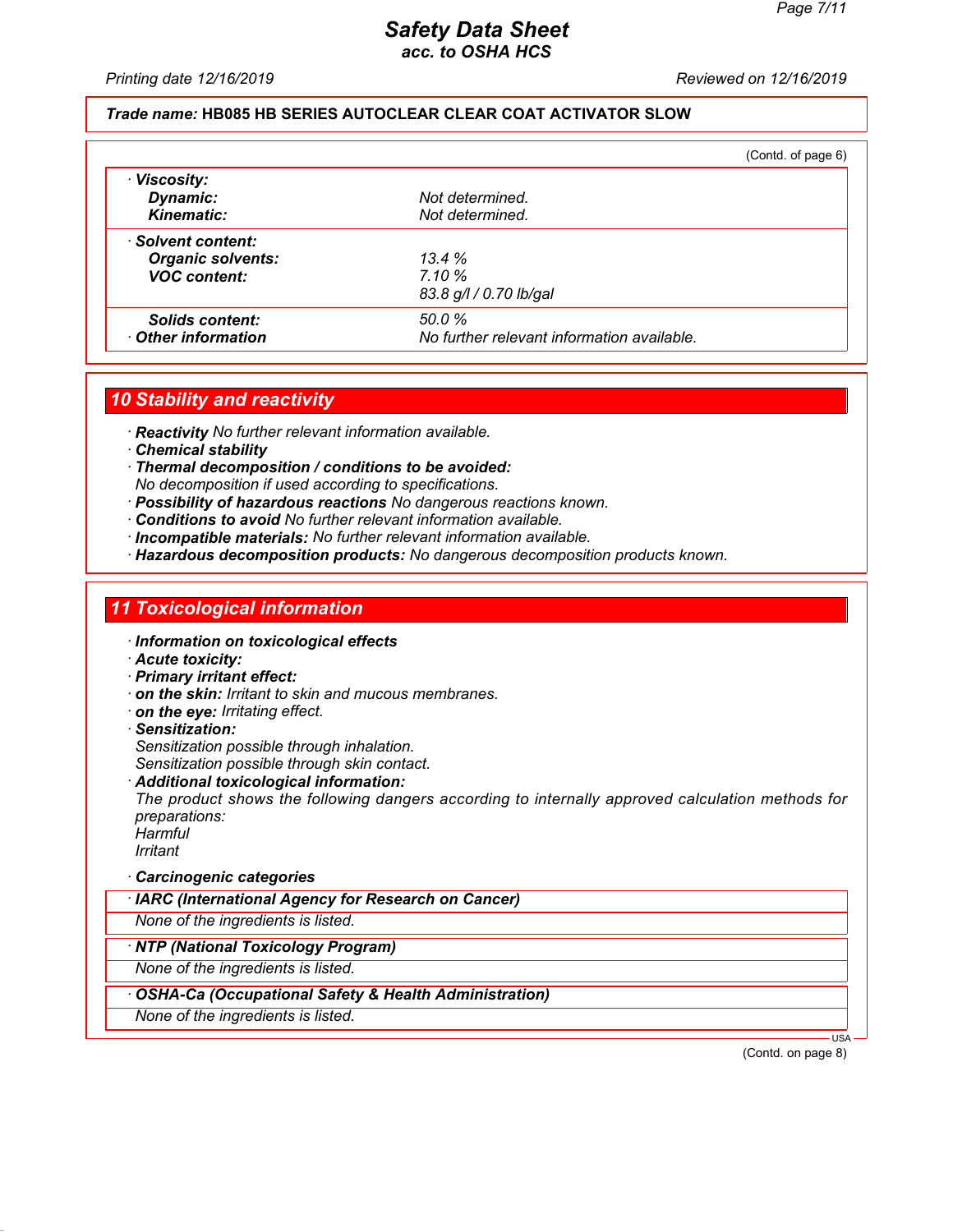*Printing date 12/16/2019 Reviewed on 12/16/2019*

### *Trade name:* **HB085 HB SERIES AUTOCLEAR CLEAR COAT ACTIVATOR SLOW**

(Contd. of page 7)

### *12 Ecological information*

- *· Toxicity*
- *· Aquatic toxicity: No further relevant information available.*
- *· Persistence and degradability No further relevant information available.*
- *· Behavior in environmental systems:*
- *· Bioaccumulative potential No further relevant information available.*
- *· Mobility in soil No further relevant information available.*
- *· Ecotoxical effects:*
- *· Remark: Harmful to fish*

#### *· Additional ecological information:*

*· General notes:*

*Water hazard class 2 (Self-assessment): hazardous for water Do not allow product to reach ground water, water course or sewage system. Danger to drinking water if even small quantities leak into the ground. Harmful to aquatic organisms*

- *· Results of PBT and vPvB assessment*
- *· PBT: Not applicable.*
- *· vPvB: Not applicable.*
- *· Other adverse effects No further relevant information available.*

### *13 Disposal considerations*

#### *· Waste treatment methods*

*· Recommendation:*

*Must not be disposed of together with household garbage. Do not allow product to reach sewage system.*

*· Uncleaned packagings:*

*· Recommendation: Disposal must be made according to official regulations.*

| · UN-Number                  |                     |  |
|------------------------------|---------------------|--|
| · DOT, IMDG, IATA            | UN1263              |  |
| · UN proper shipping name    |                     |  |
| $\cdot$ DOT                  | Paint               |  |
| $\cdot$ IMDG, IATA           | <b>PAINT</b>        |  |
| · Transport hazard class(es) |                     |  |
| $\cdot$ DOT                  |                     |  |
|                              |                     |  |
| LAMMABLE LIQUI               |                     |  |
| · Class                      | 3 Flammable liquids |  |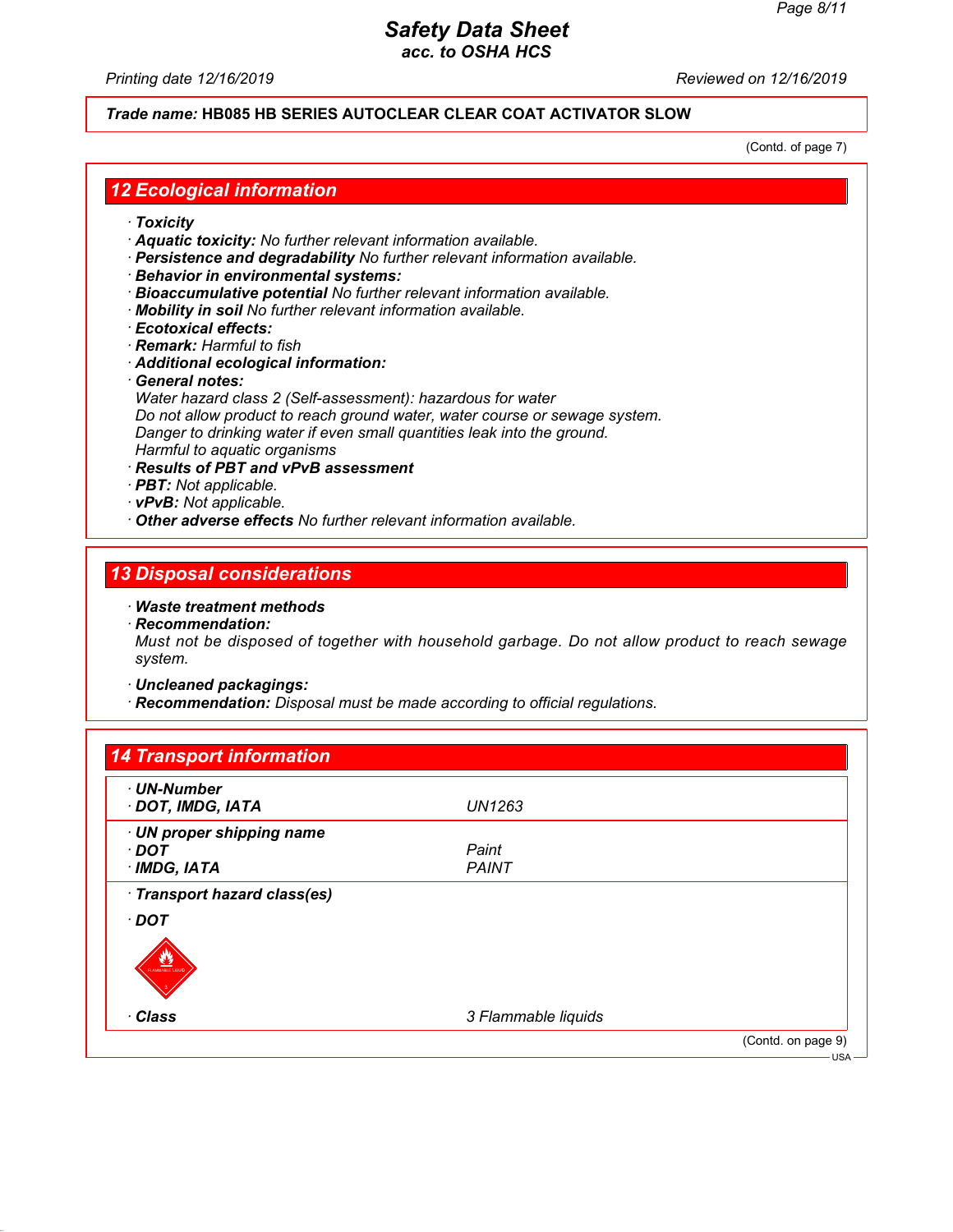*Printing date 12/16/2019 Reviewed on 12/16/2019*

#### *Trade name:* **HB085 HB SERIES AUTOCLEAR CLEAR COAT ACTIVATOR SLOW**

|                                                                                                     | (Contd. of page 8)                                                                                                     |
|-----------------------------------------------------------------------------------------------------|------------------------------------------------------------------------------------------------------------------------|
| · Label                                                                                             | 3                                                                                                                      |
| $\cdot$ IMDG, IATA                                                                                  |                                                                                                                        |
|                                                                                                     |                                                                                                                        |
| · Class                                                                                             | 3 Flammable liquids                                                                                                    |
| · Label                                                                                             | 3                                                                                                                      |
| · Packing group<br>· DOT, IMDG, IATA                                                                | Ш                                                                                                                      |
| · Environmental hazards:<br>· Marine pollutant:                                                     | No                                                                                                                     |
| · Special precautions for user<br>· Hazard identification number (Kemler code): 30<br>· EMS Number: | Warning: Flammable liquids<br>$F-E$ , S-E                                                                              |
| · Stowage Category                                                                                  | А                                                                                                                      |
| Transport in bulk according to Annex II of<br><b>MARPOL73/78 and the IBC Code</b>                   | Not applicable.                                                                                                        |
| · Transport/Additional information:                                                                 |                                                                                                                        |
| $\cdot$ DOT<br>· Quantity limitations                                                               | On passenger aircraft/rail: 60 L<br>On cargo aircraft only: 220 L                                                      |
| · IMDG<br>· Limited quantities (LQ)<br><b>Excepted quantities (EQ)</b>                              | 5L<br>Code: E1<br>Maximum net quantity per inner packaging: 30 ml<br>Maximum net quantity per outer packaging: 1000 ml |
| · UN "Model Regulation":                                                                            | <b>UN 1263 PAINT, 3, III</b>                                                                                           |

# *\* 15 Regulatory information*

- *· Safety, health and environmental regulations/legislation specific for the substance or mixture · Sara*
- *· Section 355 (extremely hazardous substances):*
	- *4098-71-9 3-isocyanatomethyl-3,5,5-trimethylcyclohexyl isocyanate*
- *· Section 313 (Specific toxic chemical listings):*
- *4098-71-9 3-isocyanatomethyl-3,5,5-trimethylcyclohexyl isocyanate*
- *· TSCA (Toxic Substances Control Act):*
- *All components have the value ACTIVE.*
- *· Hazardous Air Pollutants*
- *None of the ingredients is listed.*
- *· Proposition 65*
- *· Chemicals known to cause cancer:*
- *98-56-6 4-chloro-alpha,alpha,alpha-trifluorotoluene*

(Contd. on page 10)

USA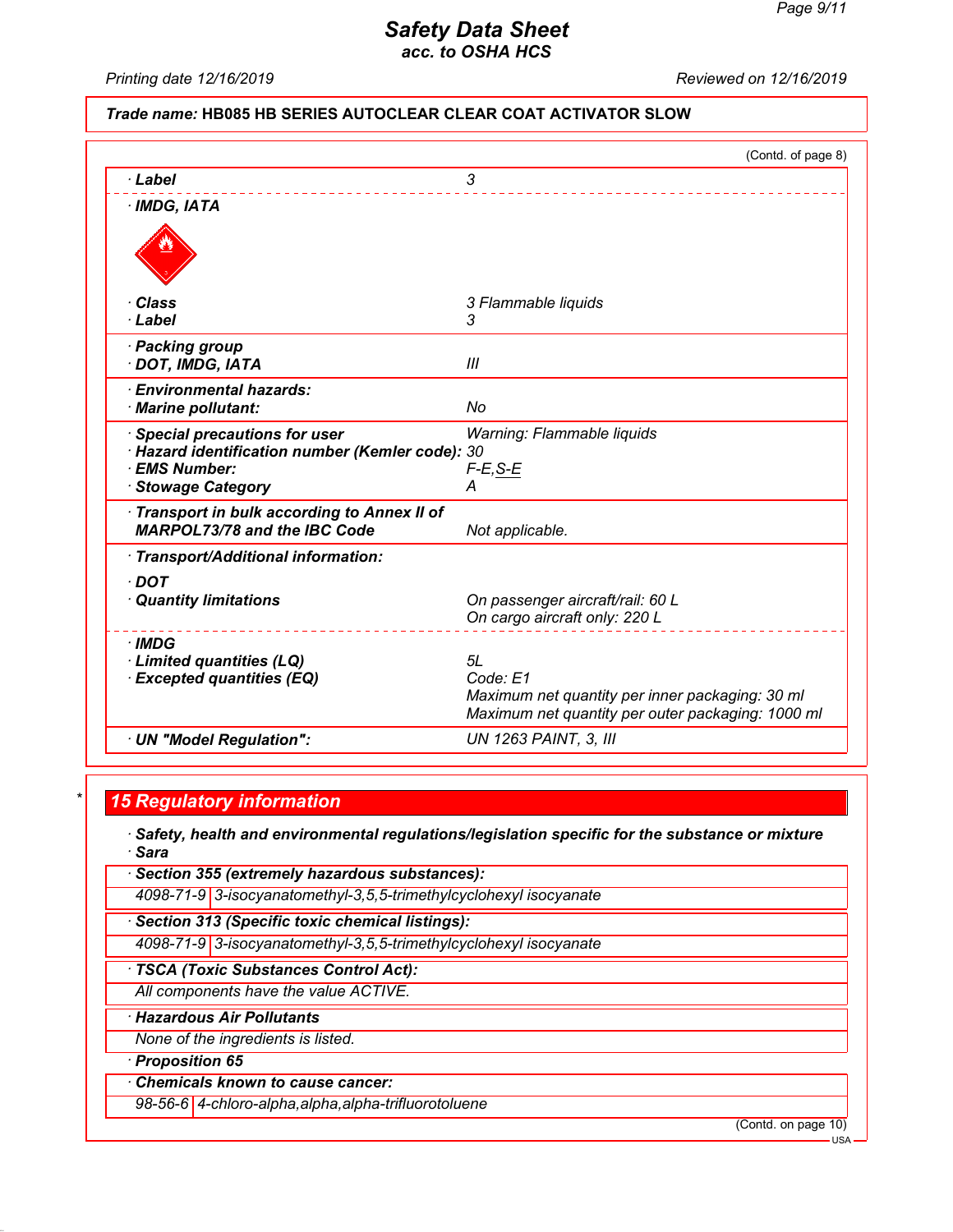*Printing date 12/16/2019 Reviewed on 12/16/2019*

*Trade name:* **HB085 HB SERIES AUTOCLEAR CLEAR COAT ACTIVATOR SLOW**

(Contd. of page 9)

*· Chemicals known to cause reproductive toxicity for females:*

*None of the ingredients is listed.*

*· Chemicals known to cause reproductive toxicity for males:*

*None of the ingredients is listed.*

*· Chemicals known to cause developmental toxicity:*

*None of the ingredients is listed.*

*· Carcinogenic categories*

*· EPA (Environmental Protection Agency)*

*None of the ingredients is listed.*

*· TLV (Threshold Limit Value established by ACGIH)*

*None of the ingredients is listed.*

*· NIOSH-Ca (National Institute for Occupational Safety and Health)*

*None of the ingredients is listed.*

#### *· GHS label elements*

*The product is classified and labeled according to the Globally Harmonized System (GHS). · Hazard pictograms*



*· Signal word Danger*

*· Hazard-determining components of labeling: poly(hexamethylene diisocyanate) 3-isocyanatomethyl-3,5,5-trimethylcyclohexyl isocyanate · Hazard statements Flammable liquid and vapor. Causes skin irritation. Causes serious eye irritation. May cause allergy or asthma symptoms or breathing difficulties if inhaled. May cause an allergic skin reaction. Harmful to aquatic life with long lasting effects. · Precautionary statements Keep away from heat/sparks/open flames/hot surfaces. - No smoking. Keep container tightly closed. Ground/bond container and receiving equipment. Use explosion-proof electrical/ventilating/lighting/equipment. Use only non-sparking tools. Take precautionary measures against static discharge. Avoid breathing dust/fume/gas/mist/vapors/spray Wash thoroughly after handling. Contaminated work clothing must not be allowed out of the workplace. Avoid release to the environment. Wear protective gloves/protective clothing/eye protection/face protection. [In case of inadequate ventilation] wear respiratory protection. If on skin (or hair): Take off immediately all contaminated clothing. Rinse skin with water/shower. If inhaled: If breathing is difficult, remove person to fresh air and keep comfortable for breathing. If in eyes: Rinse cautiously with water for several minutes. Remove contact lenses, if present and easy to do. Continue rinsing.*

(Contd. on page 11)

USA